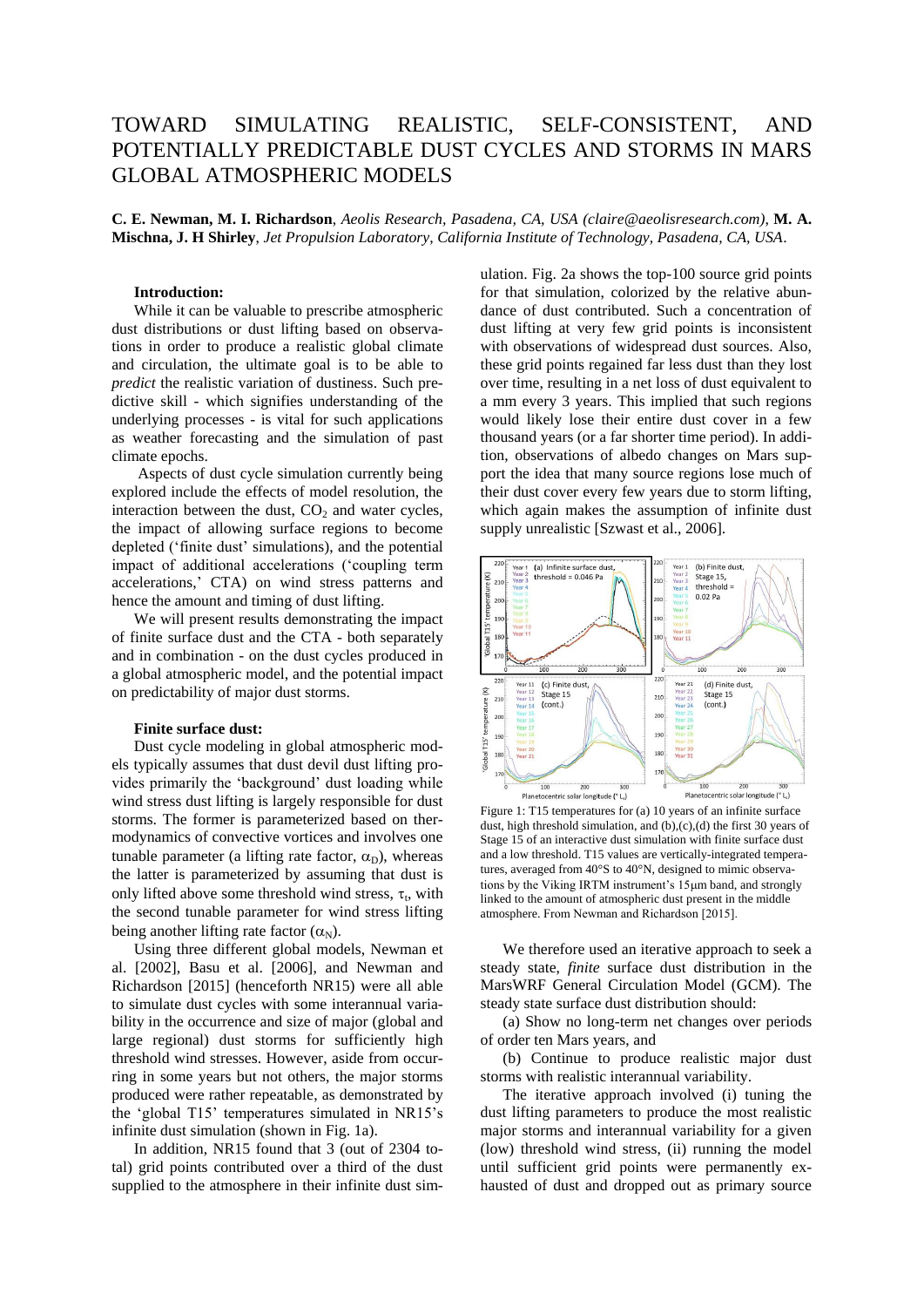regions to shut down major storms, then (iii) increasing  $\alpha_N$  until storms resumed. Steps (ii) and (iii) were then repeated, with each repetition referred to as a 'Stage' of the simulation. (Note that this was not intended to represent a physical adjustment process, but was done so that the model-predicted patterns of dust lifting and atmospheric transport would dictate the steady state arrangement of surface dust.)



Figure 2: Top 100 dust source grid points, colorized according to relative fraction of dust mass contributed over 10 years of a simulation. Deep red shows the top ranked grid points, dark blue shows the lowest contributions within the top 100. (a) shows results for the infinite surface dust simulation shown in Fig. 1a. (b) shows results for Stage 15, Years 21-30 of the finite dust simulation shown in Figs.  $1(b)$ ,(c),(d) and 3. Note the range of contributions is much smaller in (b) than (a). E.g. the deep red points in (a) indicate a contribution of  $\sim$ 11%, whereas those in (b) indicate a contribution of only ~2%. From Newman and Richardson [2015].

In the early Stages of the simulation, major storms rapidly disappeared as the original primary source regions were rapidly exhausted. As the simulation continued, however, the new primary source regions switched to those locations at which dust was replenished at a rate comparable to the rate at which dust was depleted, and the rate at which major storms ceased in each Stage began to slow.

After running the model for 276 years (and 14 Stages), in the  $15<sup>th</sup>$  Stage we found a 40-year period throughout which realistic major storms continued to occur, with only a few more source regions dropping out permanently during this period. Although sufficient points ultimately dropped out and major storms ceased, we used the  $15<sup>th</sup>$  Stage of the simulation as a proxy for true steady state behavior, in order to investigate the impact on dust storms and interannual variability of surface dust depletion and replenishment on timescales of seasons to several years.

Fig. 1(b),(c),(d) shows global T15 values in the first 30 years of Stage 15 and demonstrates increased interannual variability in storm types and timings

compared to infinite dust simulations (Fig. 1a). Fig. 2b shows the far broader spread and more equal contribution of top-100 source regions in Years 21-30, compared to that found in an infinite surface dust run (Fig. 2a). And finally, Fig. 3 shows maps of dust opacity during a simulated global dust storm that occurred in Year 24 of this Stage (see Fig. 1d).



Figure 3: Maps of visible dust opacity every two sol from Ls~217° to 231 $\degree$  in Year 24 of the 15<sup>th</sup> Stage of the finite dust simulation. A Noachis/Hellas regional storm combines with an Acidalia–Chryse regional storm and leads to onset of an early global storm. From Newman and Richardson [2015].

NR15 demonstrated that simulated storms of a particular type often had similar patterns of primary source grid points for their onset and/or growth phase. This suggested that adequate surface dust availability over a particular set of points might be a necessary (but not sufficient) condition for a particular storm type to occur. The ability to identify such sets of points would have great predictive power. Unfortunately, no two storms in the model (or in reality) have identical lifting patterns during their onset, let alone growth, phase. This makes it difficult to attribute the absence (or weakness) of a particular storm type in a given year to the lack of dust over a particular set of points at the start of the storm season. However, the idea of being able to predict that e.g. no storm will occur before a certain time of year - or occur at all - based on only the albedo map prior to the dust storm season, is very appealing, and the concept deserves further attention.

*Achieving steady state with threshold feedbacks:*

Pankine and Ingersoll [2002, 2004] proposed a threshold feedback, in which the threshold wind stress would increase as dust was depleted from the surface, due to the remaining dust being more sheltered by non-erodible elements and lower in the wind profile. Having been unable to achieve a true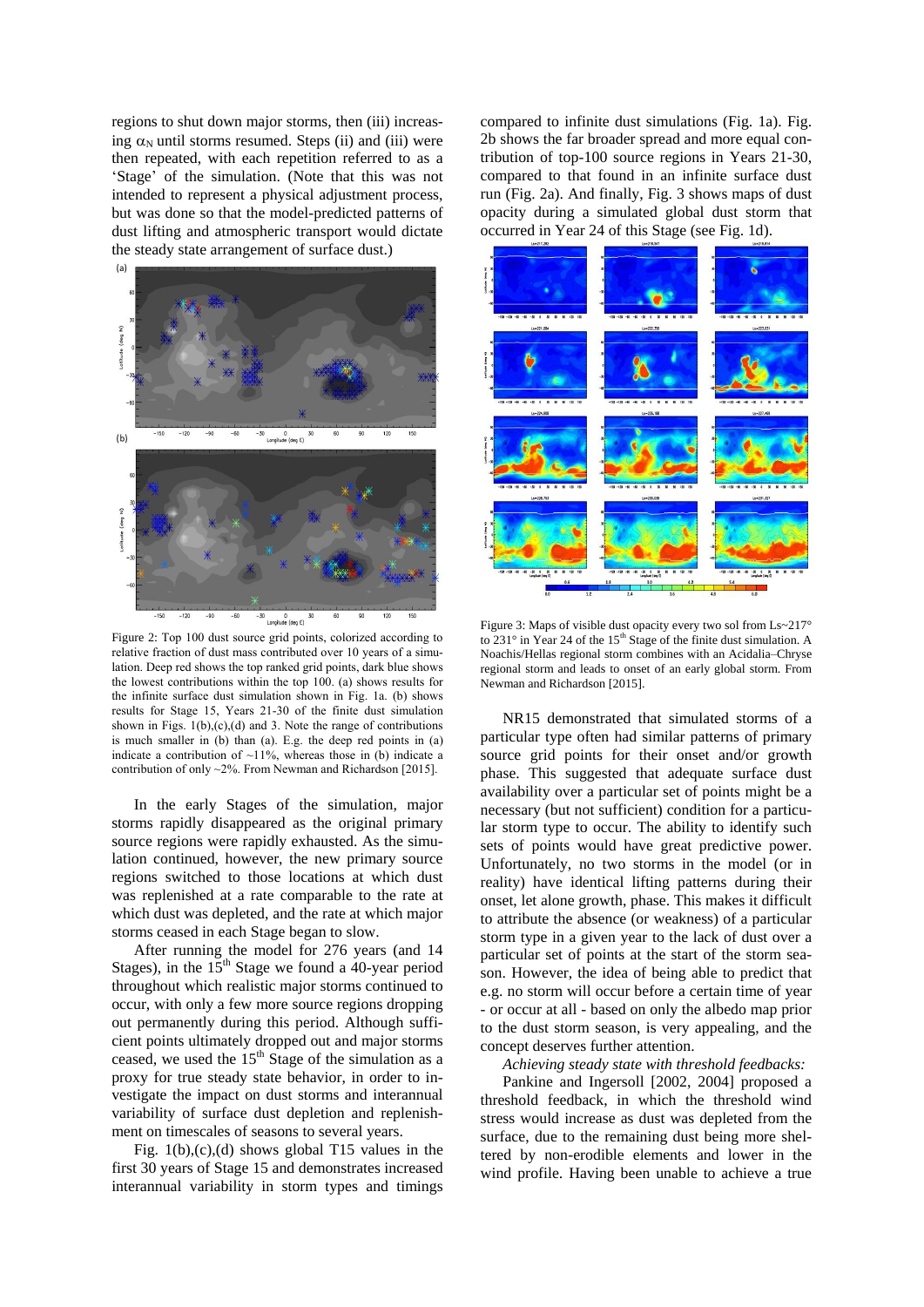steady state with continuing major storms by using a constant threshold (as described above), NR15 tested several formulations of such a threshold feedback. We were able to produce a steady state, finite surface dust distribution with continuing major storms using a feedback in which the threshold variation has a cubic dependence on the variation in surface dust and never drops below  $1/8^{th}$  of the original value.

Fig. 4 shows the variation in surface dust cover, wind stress dust lifting, and dust deposition, at the top three source grid points over 46 years of the threshold feedback simulation after it has reached steady state. The surface dust is strongly depleted in years with major storms (shown as strong peaks in dust lifting), but recovers gradually over years between major storms, with no long-term net loss over decades, enabling the storms to continue long term.



Figure 4: Area-weighted surface dust cover in kg (left), and total wind stress dust lifting (middle) and dust deposition (right) over the previous 10 sols in kg/10 sols, for the top 3 contributor grid points over 46 steady state years of a simulation with the threshold feedback. From Newman and Richardson [2015].

### **Coupling term accelerations (CTA):**

Shirley [2015] proposed that an additional 'orbitspin coupling' term arises from the derivation of the momentum equation in a barycentric, or inertial, reference frame. This couples the time rate of change of planetary orbital angular momentum to the angular velocity of Mars's rotation about its spin axis. The magnitude of the coupling 'efficiency' factor between the orbital and rotational reservoirs - which determines the impact on atmospheric processes - is constrained by observations to be very small. But the key point is that the variation of the CTA in magnitude and sign at a given point in Mars's atmosphere is *not* in phase with the annual cycle in solar forcing.

In other words, the CTA provide a driver of atmospheric behavior (such as surface wind stress patterns that affect dust lifting) that is both predictable and does not simply repeat each year. If the coupling efficiency is large enough, the CTA could potentially drive the observed interannual variability in the size and timing of major dust storms that is presently thought to be largely unpredictable.

### *CTA results assuming unlimited surface dust:*

Shirley and Mischna [2015] and Mischna and Shirley [2015] discuss the impact on wind stresses in simulations with no dust effects in the model. Mischna et al. (2017, this meeting) presents further work using radiatively active dust, including simulations with parameterized dust lifting, which allows more realistic feedbacks between dust lifting and the circulation.

The impact of including the CTA in such fully interactive dust storm simulations is demonstrated by Fig. 5, which shows (a) six years of a control run and (b) six years of a run in which the CTA are included as per the Mars Year (MY) shown. The key result is that including the CTA greatly increases the interannual variability, yet does so in a rather predictable way. To demonstrate this, Fig. 5 (c) and (d) show the same six years in two additional simulations with slightly different lifting efficiencies used. While the details differ, the timing and *relative* sizes of the major storms are very similar between all three simulations with CTA included, supporting the idea that - if they are truly large enough to affect the atmospheric circulation in this manner - the CTA may exert a significant control on what has previously been considered a somewhat chaotic process.



Figure 5: T15 temperatures for four interactive dust simulations. (a) has no CTA, while (b), (c), (d) include CTA specific to MY 9 through 14, with increasing values of the lifting rate factor,  $\alpha_N$ .

How well do our interactive dust simulations with CTA predict the observed pattern of global dust storms (GDS)? One simulation lasting from MY 9 to MY 32 (for which we are missing observations of the storm season in some years) correctly predicts ten out of eleven years in which we're certain that no GDS occurred*.* However, the simulation also incorrectly predicts a GDS in one year where we know that no GDS occurred, and only predicts GDS in four out of the seven years in which they were observed. This work is in its early stages, however, and we are still exploring the impact of other dust lifting parameters and assumptions. In particular, we are investigating the impact of allowing surface dust to be fully depleted, as discussed below.

*CTA results assuming finite surface dust:*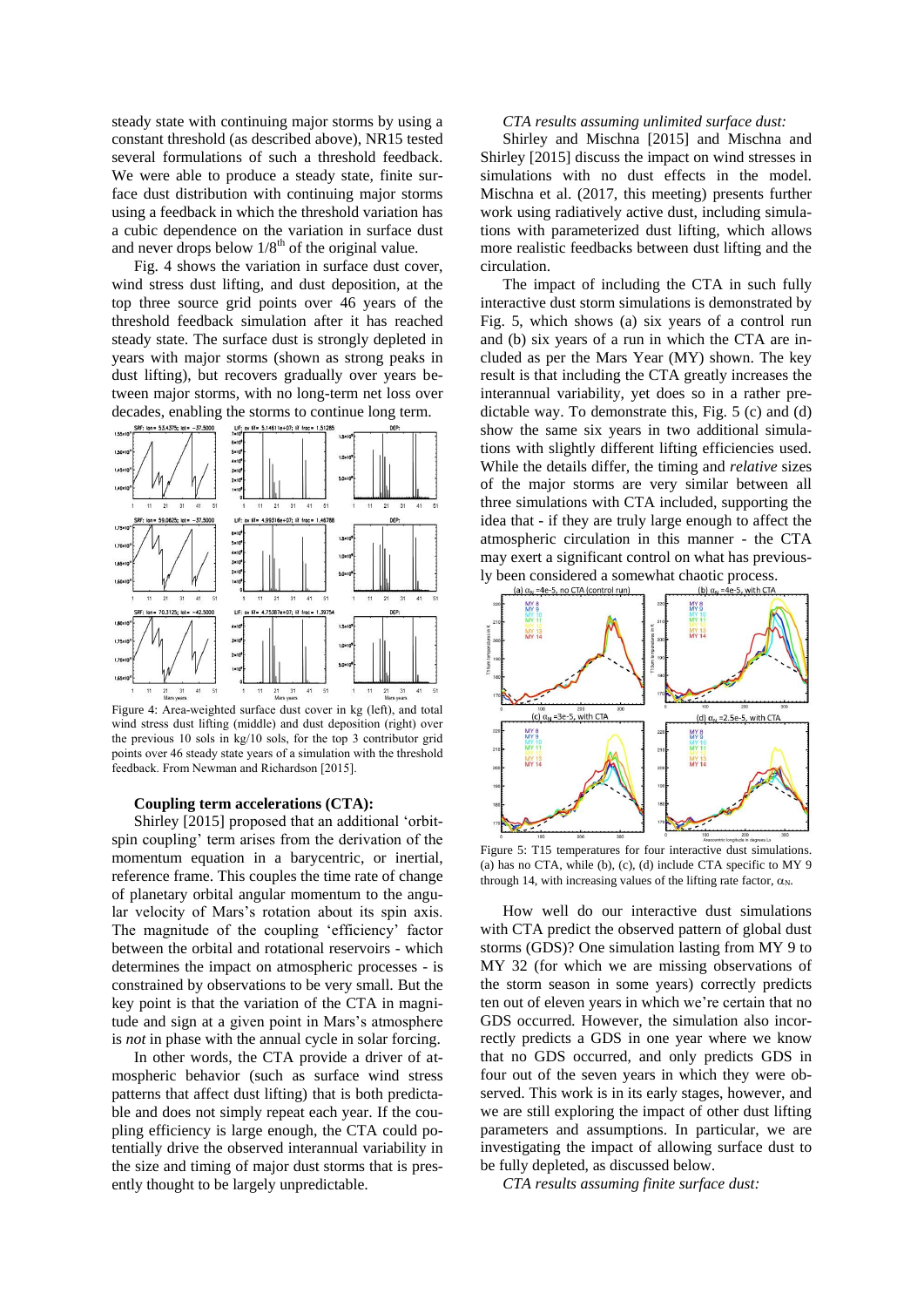The results shown in Fig. 5 use a high wind stress threshold and assume unlimited surface dust. However, as discussed above for non-CTA simulations, the latter assumption results in too few primary source regions, most of which would in reality be depleted of dust, since they gain far less dust than they lose over time. This concentration of dust lifting in relatively few - and potentially unrealistic - source regions means that the impact of the CTA is restricted to those regions too. The impact of the CTA in infinite dust simulations is therefore strongly confined to its influence on wind stresses in those few peak wind stress locations, which in turn limits the impact of the CTA on year-to-year storm variability. In particular, interannual variability is tied to the relative magnitude and peak timing of CTA accelerations *at a very few grid points*, rather than over a wider portion of the planet.

This may explain some of the discrepancies between the predicted (with CTA included) and observed storm seasons in certain Mars Years. For example, Fig. 6a shows the pattern of surface dust after 29 years of an infinite dust simulation with CTA included, whereas Fig. 6b shows the same but after 21 years of a *finite* dust simulation initialized with a surface dust cover of 2  $\text{kg/m}^2$ . The primary source regions shown in Fig. 6a are exhausted in Fig. 6b, meaning that the *new* primary source regions have shifted elsewhere and are far more widespread. Note that to generate the same intensity of dust storms with the new surface dust map would require an increase in  $\alpha_N$  and potentially  $\alpha_D$  also, as described in the finite dust section above and in NR15.

We will present preliminary results from CTA simulations with finite surface dust cover, and discuss whether this improves the match to the observed pattern of dust storms.



Figure 6: Surface dust cover in  $\text{kg/m}^2$  after (a) 29 years of a simu-

lation with CTA and effectively *infinite* surface dust (the actual initial dust cover is  $100 \text{ kg/m}^2$  but no grid point is ever exhausted during the simulation), and (b) 21 years of a simulation with CTA and *finite* surface dust (the initial dust cover is  $2 \text{ kg/m}^2$ ).

**Summary:** We will present two mechanisms that may be vital to improving the realism and predictability of dust storms in the atmosphere of Mars.

We will show that a more realistic range of dust cycles, dust source regions, and interannual variability are produced if we do not assume the supply of surface dust is infinite, and instead allow regions to be depleted of dust over time. We will also show that a steady state finite surface dust distribution with continuing major storms can be achieved by including a threshold feedback in which the threshold increases as surface dust is removed. And we will discuss the implications for predicting storm activity based on the arrangement of surface dust prior to a given dust storm season.

We will also present results from interactive dust simulations including 'orbit-spin coupling term' accelerations (CTA) and demonstrate that - if the coupling efficiency is large enough - the CTA may strongly control the timing, size, and occurrence of major dust storms on Mars, potentially making such storms far more predictable than previously believed.

We will finish by showing preliminary results combining both processes, and discuss whether the assumption of a limited dust supply improves the match between storm seasons simulated using the CTA forcing and those observed in a given MY.

#### **References:**

Basu, S., R. J. Wilson, M. I. Richardson and A. P. Ingersoll, Simulation of spontaneous and variable global dust storms with the GFDL Mars GCM, *J. Geophys. Res*., 111, E09004, 2006.

Newman, C.E., S.R. Lewis, P.L. Read and F. Forget, Modeling the Martian dust cycle. 2: Multi-annual radiatively active dust transport simulations, *J. Geophys. Res.*, 107 (E12), Art. No. 5124, 2002.

Newman, C.E. and M.I. Richardson, The impact of surface dust source exhaustion on the Martian dust cycle, dust storms and interannual variability, as simulated by the MarsWRF General Circulation Model, *Icarus*, 257, 47-87, 2015.

Pankine, A.A. and A.P. Ingersoll, Interannual variability of martian global dust storms simulations with a loworder model of the general circulation, *Icarus*, 155, 299– 323, 2002.

Pankine, A.A. and A.P. Ingersoll, Interannual variability of Mars global dust storms: An example of selforganized criticality? *Icarus*, 170, 514–518.

Shirley, J.H., Solar system dynamics and global-scale dust storms on Mars, *Icarus*, 252, 128-144, 2015.

Shirley, J.H., Orbit-spin coupling and the circulation of the Mars atmosphere, http://arxiv.org/abs/1605.02707.

Mischna, M.A. and J.H. Shirley, Numerical Modeling of Orbit-Spin Coupling Accelerations in a Mars General Circulation Model: Implications for Global Dust Storm Activity, http://arxiv.org/abs/1602.09137.